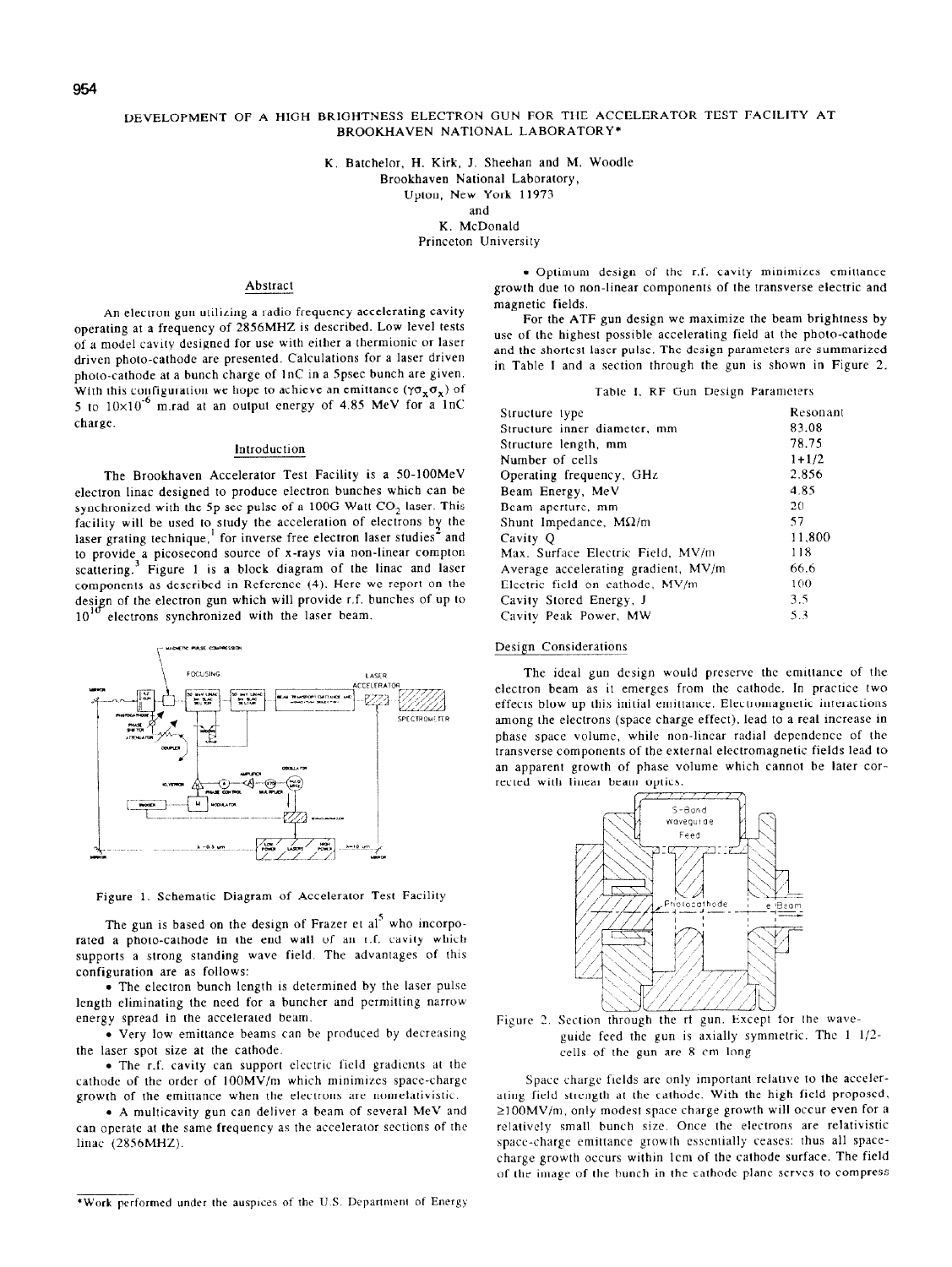the bunch and actually reduces the space-charge growth by about 30%.

Thus the primary requirement for the r-f. gun is that the accelerating field at the cathode he large or an optimal cavity shape be chosen so that the r.f. fields cause minimal non-linear distortion of' the phase of the bunch.

From a Fourier analysis of a standing wave field with circular symmetry we find there is an ideal form for which the transverse electric and magnetic fields have linear radial dependence. For the r.f. case it emerges that the length of a cell should be  $\lambda/2$  where  $\lambda$  is the wavelength of the r.f. field, and that the field in adjacent cells should be  $180^{\circ}$  out of phase i.e. operation should be in  $\pi$ -mode to minimize beam distortion. A  $\pi$ -mode configuration alone does not assure linear dependence of the transverse fields. However, a simple disc loaded structure utilizing thick discs and a large radius at the beam aperture provides a good enough approximation to the ideal so that r.f. induced emittance growth will be less than that due to space-charge.

The advantage of this configuration where, as shown in Figure 2, the cathode surface is at the mid-point of the first cell (i.e. the first cell is a half cell) is maximized if the electron bunch crosses the cell boundary when the electric fields vanish. Then the deflection of the beam as the bunch nears the aperture is cancelled by the opposite transverse fields encountered just beyond the entrance to the next cell. Thus the laser pulse should strike the photo-cathode at an r.f. phase somewhat less than 90° (where 90° corresponds to maximum electric field strength). Obviously there is no compensation at the exit of the last cell of the gun and in practice almost all of the r.f. induced emittance growth will occur there.

### Photo-cathode Design

Ideally the photo-cathode should have picosecond response time, good quantum efficiency, good mechanical stability, low intrinsic emittance and long life time. For initial operation we will use a Yttrium metal cathode to emphasize reliability and later developments may include the use of a lower intrinsic emittance Cs, Sb cathode.

The time response will be adequate if the photo electrons can cross an optical absorption length in less than a picosecond. An electron of 1eV can travel  $\approx 3000A^0$  in 1psec which is an order of magnetude greater than the absorption length of metals. Tests by members of the ATF Group (6) indicate a quantum efficiency for Yttrium metal illuminated by 4.65eV light (as for a frequency quadrupled Nd:YaG laser) is about  $2\times10^{-4}$ . The work function for Yttrium is about 3.leV, so the photo electrons can emerge with up to l.SeV. If the electrons are emitted with an isotropic regular distribution at the cathode surface this relatively high energy leads to an initial emittance of  $3.5 \times 10^{-6}$ m.rad. For a Cs<sub>3</sub>Sb cathode the emittance would be about 1/3 of this value.

The cathode material will he deposited on a removable plug of Icm radius in the end face of the gun. The plug will form one surface of an r.f. choke joint, which avoids the need for direct electrical contact between the plug and the nearby wall of the gun; the electron beam must, therefore, be deflected away from the laser optics shortly outside the gun. This arrangement also facilitates the use of a thermionic cathode for initial tests on the r.f. gun. Extremely good vacuum  $\approx 10^{-10}$  Torr is required in order to maintain the stability of the emitting surface.

# R.F. Cavity Design

The program SUPERFISH' was used to calculate the resonant dimensions for the  $1 \frac{1}{2}$  cell gun cavity shown in Figure 2 but without the coupling wavcgulde connected so that the cavity maintained its circular symmetry. The resulting dimensions were then used as input data for the program MAFIA<sup>8</sup> which was used to calculate the change in the resonant frequency caused by the introduction of the coupling waveguide. If the coupling waveguide is operated in the standard  $TE_{10}$ mode it matches the way in which the magnetic field lines circulate in opposite senses in the two cells of the electron gun for  $\pi$ -mode operation and essentially does not couple to the zero mode. In principle the coupling aperture can be adjusted together with a quarterwave short circuited waveguide termination, to exactly "match" the cavity to the waveguide. Because the programs SUPERFISH and MAFIA gave very different values for the resonant frequencies of the gun cavity (see Table II) we decided to build a brass model cavity to check resonant frequencies and coupling mechanisms.

TABLE I1 - Computed and Meausred Resonant Frequencies for the I l/2 Cell Model of the Gun Cavity.

|                                   |         | RESONANT FREQUENCIES (MHZ) |  |
|-----------------------------------|---------|----------------------------|--|
| <b>CONFIGURATION</b><br>ZERO MODE |         | $\pi$ -MODE                |  |
| 1 1/2 Cell Structure Without      | 2893.04 | 2894.95 (Superfish)        |  |
| Waveguide Coupling System         |         | 2877.00 (Mafia)            |  |
|                                   | 2896.02 | 2897.88 (Measured)         |  |
| 1 1/2 Cell Structure with         |         |                            |  |
| Waveguide Coupling System         |         | 28171.02 (Mafia)           |  |
|                                   | 2888.43 | 2890.30 (Measured)         |  |

Q value and field distribution measurements were made for several different cavity configurations as given in Table III. For each measurement the field was "flattened" or made equal at the cathode surface and the mid gap of the full cell, on axis, in the  $\pi$ mode, by tuning the individual cells. It can be seen from Table III that the frequency of the  $\pi$ -mode was reduced by 7.28MMZ by introduction of the waveguide coupling system and the zero mode reduced by a similar amount. This coupling arrangement has a I/2" wide slot extending over the full length of the gun cavity and the inner waveguide surface is tangential to the inner cylindrical surface of the cavity. With this configuration and with the waveguide short approximately one quarter guide wavelength beyond the slot center-line, the input VSWR was approximately 1.5. A quarter wave matching section was introduced into the waveguide just upstream of the coupling slot to improve the VSWR to better than 1.05.

TABLE III. SUMMARY OF RESONANT FREQUENCY AND Q-VALUE DATA FOR THE ELECTRON GUN TEST CAVITY

| CAVITY CONFIGURATION                                                                                                                                                                                                                                                                                                              | RESONANT FREQUENCY<br>(MHZ) ZERO-MODE<br>$\pi$ -MODE |         | MEASURED O-VALUE<br>ZERO-MODE R-MODE |      |
|-----------------------------------------------------------------------------------------------------------------------------------------------------------------------------------------------------------------------------------------------------------------------------------------------------------------------------------|------------------------------------------------------|---------|--------------------------------------|------|
| NO WAVEGUIDE, COUPLING<br>VIA SMALL LOOPS; FIELD<br>"FLAT" IN ZERO MODE                                                                                                                                                                                                                                                           | 2896.02                                              | 2897.88 | 5525                                 | 5175 |
| <b>WAVEGUIDE CONNECTED</b><br>AND TERMINATED AND COU-<br>PLED THROUGH 1/2" DIA.<br>HOLES IN BOTH CELLS.<br>MEASURED VIA SMALL<br>LOOPS: FIELD "FLAT" IN $\pi$ .<br>MODE (SHORT AT 24 cm.)                                                                                                                                         | 2892.92                                              | 2894.72 | 5350                                 | 4670 |
| FINAL CONFIGURATION<br>WAVEGUIDE CONNECTED<br>AND TERMINATED AND COU-<br>PLED THROUGH 1/2" WIDE<br><b>SLOT COVERING BOTH</b><br>CELLS. ALSO A 1/4" RADIUS<br>HEMISPHERICAL HOLE CON-<br>NECTS THE TWO CELLS AT<br>THE COUPLING SLOT. MEA-<br>SURED VIA SMALL LOOPS;<br>FIELD "FLAT" IN R-MODE<br>AND WAVEGUIDE SHORT AT<br>24 cm. | 2888.45                                              | 2890.29 | 2490                                 | 2190 |
| AS ABOVE BUT WITH WAVE-<br>GUIDE SHORT REDUCED TO<br>9.0 cm FROM SLOT CENTER                                                                                                                                                                                                                                                      | 2888.43                                              | 2890.30 | 2600                                 | 2400 |
| REPEAT MEASUREMENT AF-<br>TER REASSEMBLING AND RE-<br><b>TUNING CAVITY</b>                                                                                                                                                                                                                                                        | 2877.72                                              | 2889.50 | 3700                                 | 2750 |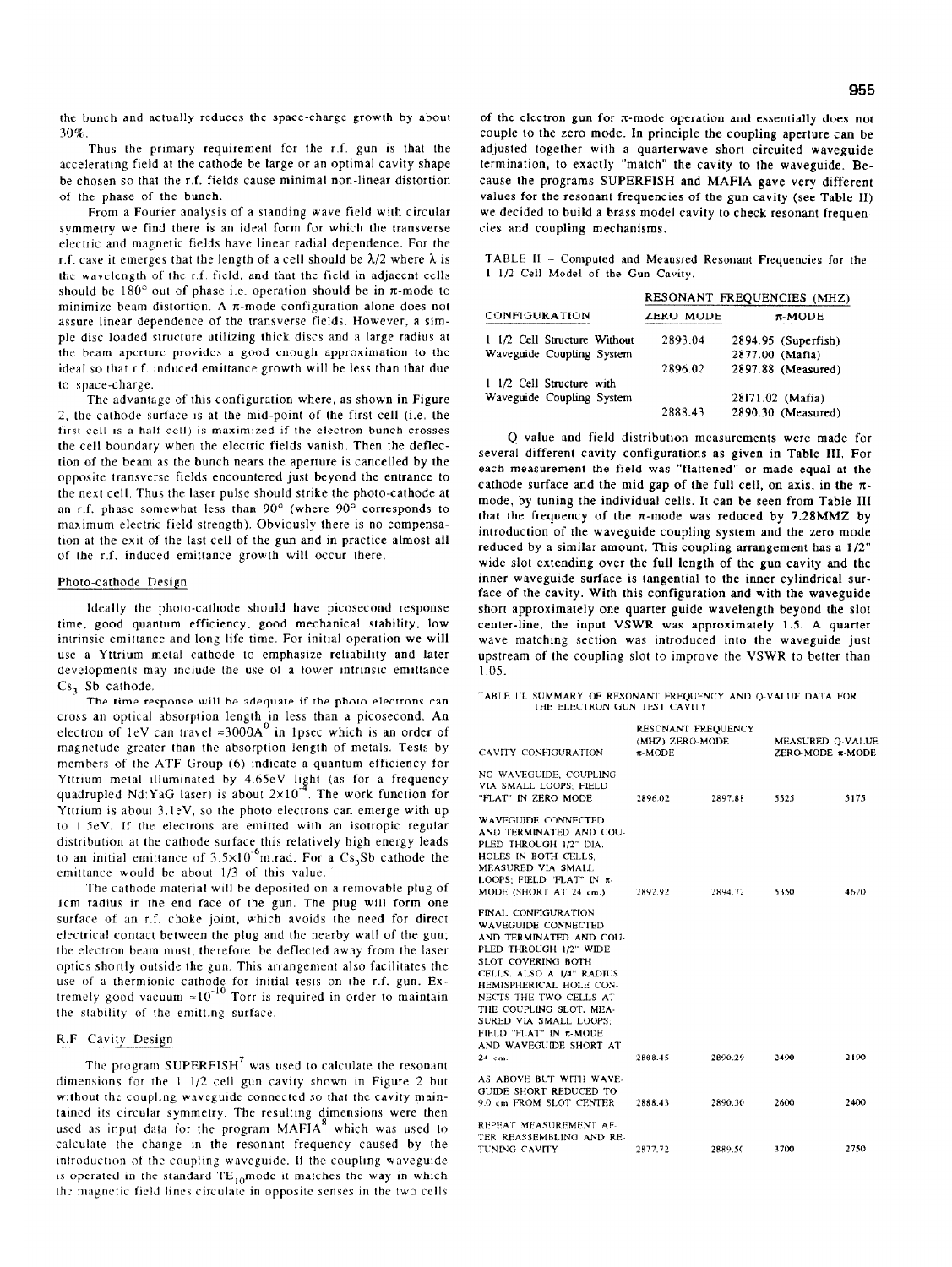

Figure 3. Model Cavity With Input Waveguide Connected.

With this final coupling configuration, which is shown in Figure 3, the Q values and resonant frequencies of the zero and  $\pi$ modes were measured in two ways. First, the power was fed into the gun cavity via the waveguide feed system, and second the waveguide was terminated in a matched load and Q values measured in small coupling loops placed in the outer wall of each cell. The results are shown in Figure 4 from which it can be seen that when we feed through the waveguide the zero mode is essentially suppressed; whereas, when feeding through the small loops the zero mode is essentially unaffected by the waveguide coupling system, while the  $\pi$ -mode, which couples strongly to the loaded waveguide is reduced in Q value by approximately one half.



Figure 4. Final Q Plots with Waveguide Feed.

The axial electric field distribution was measured by the perturbation method and the effects of temperature and individual cell detuning on the axial field distribution were made. The electric field distribution across the diameter at a few different locations was also measured as follows:

• Adjacant to the cathode surface.

. Along the surface opposite the cathode surface in the short cell.

- . Along the first surface of the large cell.
- . Across the gap center of the large cell.

These results showed no asymmetry in the electric field distribution due to the coupling slot; a result which is confirmed by computations made with MAFIA.

## Computer Simulations of Gun Performance

The emitlance of the beam has been calculated with a version of the program PARMELA,<sup>9</sup> modified to include ejection of low energy electrons from a photo-cathode by a laser pulse.

The photoelectrons are simulated with an energy spread of a fraction of an eV and with isotropic directions. They are emitted randomly with a profile that is gaussian in both radius and time, as for a laser pulse. The r.f. fields in the gun are taken from a Fourier analysis of a SUPERFISH calculation. The effect of Coulomb interactions among the electrons is calculated by a point-by-point code rather than the standard code of PARMELA, as the latter seemed less suitable for small bunches. The important effect of the image charges in the cathode plane is included. The simulation proceeds via a numerical integration of the equations of motion of the electron bunch. using the phase of the r.f. field as the time variable. We use the invariant emittance,  $\varepsilon_x$ , defined below Table IV to characterize the transverse phase space.

|  | Table | -IV. |  |
|--|-------|------|--|
|--|-------|------|--|

--

| 3   |
|-----|
| 2   |
|     |
| 3.5 |
| 6.2 |
| 1.4 |
| 7.3 |
| 17  |
| 0.6 |
| 4.2 |
| 28  |
|     |

$$
\uparrow \varepsilon_x = \frac{1}{mc} \sqrt{\langle x^2 \rangle \langle xp_x^2 \rangle - \langle xp_x \rangle^2} = \sqrt{\langle x^2 \rangle \langle \gamma^2 \beta_x^2 \rangle - \langle xp_x^2 \rangle^2}
$$

The gun beam emittance parameters are given in Table IV. We use a cathode field of 100 MV/m, an initial electron energy of 1.5 eV and the electric field is a maximum at a phase of 90". It can be seen from Table V that for the beam parameters given, there is an emittance growth,  $\Delta \varepsilon_x$  of 6.2mm.m Rad due to self fields and 1. 4mm.mRad due to r.f. fields. These add roughly in quadrature to give an output emittance of 7.3mm.mRad. The output beam energy is 4.7 MeV and the energy spread,  $\sigma$ , is 17 KeV for an inital phase optimized at 67'. For this initial phase the electrons leave the gun almost exactly at a phase of 360". The exit beam transverse phase space is shown in Figure 5 and the longitudinal in Figure 6.







Figure 6. The longitudinal phase space at the exit of the gun.  $\sigma_z$  = 0.6 mm, and  $\sigma_E$  = 17 keV.